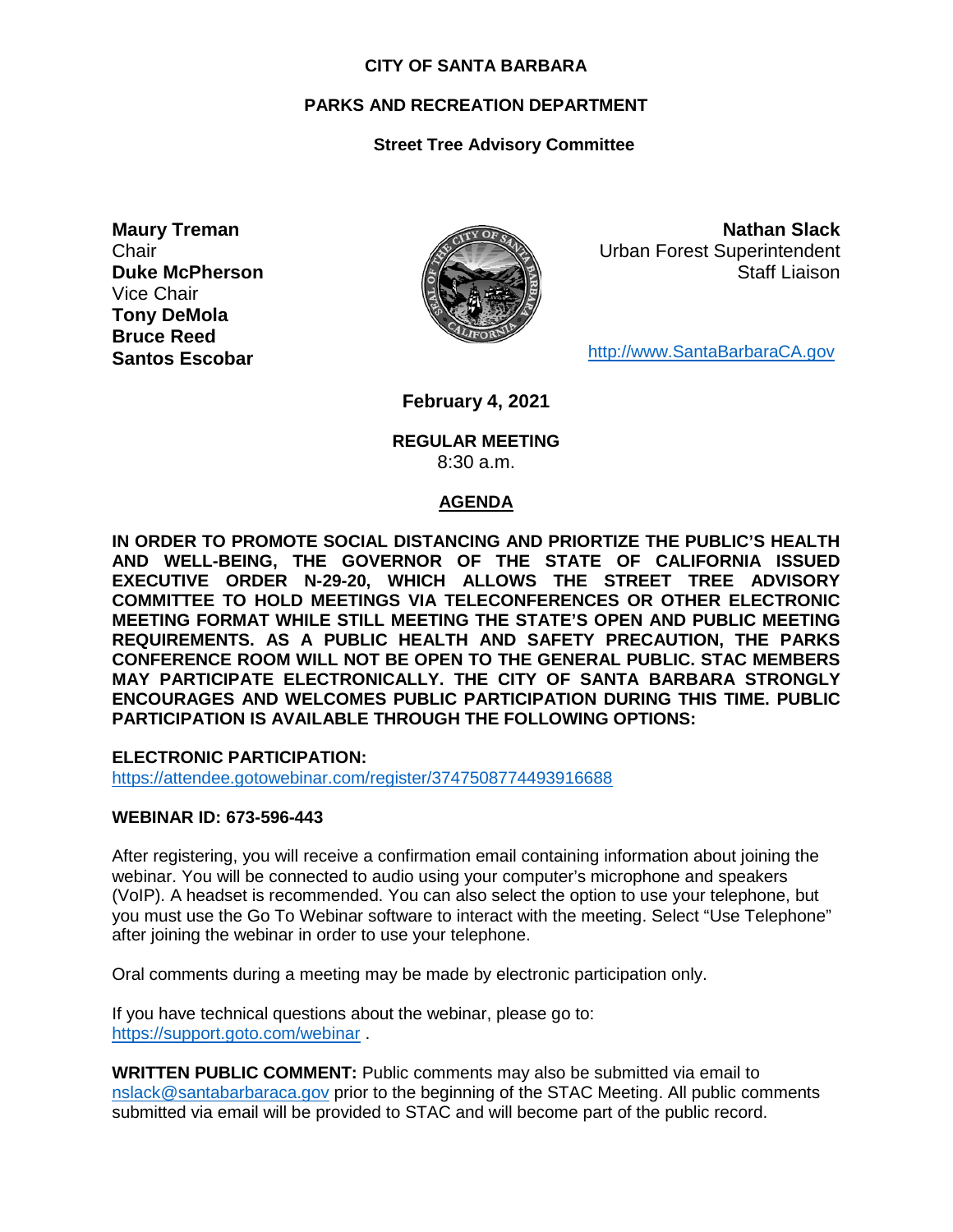**PUBLIC COMMENT:** Public comment on matters not listed on the agenda will occur at the beginning of the meeting. Members of the public wishing to speak must "raise their hand" in the GoToWebinar platform by selecting the virtual hand icon, which is generally located on most devices in the upper right hand corner of the screen. When persons are called on to speak, their microphone will be activated and they will be notified to begin speaking. Each speaker will be given a total of one minute to address the STAC.

**PUBLIC COMMENT ON AGENDIZED ITEMS:** Members of the public wishing to speak on a matter on the agenda must "raise their hand" in the GoToWebinar platform by selecting the virtual hand icon during the presentation of that item. The "raise hand" icon is generally located on most devices in the upper right hand corner of the screen. When persons are called on to speak, their microphone will be activated and they will be notified to begin speaking. Each speaker will be given a total of one minute to address the STAC.

# **PUBLIC INFORMATION**

Materials related to an item on this agenda submitted to the Street Tree Advisory Committee after distribution of the agenda packet are available for public inspection in the Parks Division Office located at 402 E. Ortega Street, Santa Barbara, CA 93101, during normal business hours.

### **CALL TO ORDER**

### **ROLL CALL**

# **CHANGES TO THE AGENDA**

### **APPROVAL OF MINUTES**

A. Regular Meeting January 7, 2021

# **MEMBER AND STAFF COMMUNICATIONS**

A. Parks and Recreation Commission actions

#### **NEW BUSINESS**

A. Appointment of Chair and Vice Chair for the 2021 calendar year

# **TREE REMOVAL CONSIDERATIONS**

# **STREET TREES**

- 1. 900 E. Cota St. *(1) Syagrus romanzoffiana*, Queen Palm, *(1) Phoenix roebelenii*, Pygmy Date Palm, and *(3) Quercus agrifolia*, Coast Live Oak – Taylor Berryman, City of Santa Barbara
- 2. 3735 Avon Ln. *Liquidambar orientalis,* Oriental Sweetgum Clare Kimblin/Lorkovic

# **SETBACK TREES**

- 3. 1538 Crestline Dr. *(4) Cupressus sempervirens,* Mediterranean Cypress John **Selgrath**
- 4. 362 Mohawk Rd. *Cupressocyparis x leylandii*, Leyland Cypress Erin Carroll
- 5. 3069 Lucinda Ln. *Jacaranda mimosifolia*, Jacaranda Lynn and David Holzman
- 6. 221 E. Constance Ave. *Shinus molle*, Pepper Tree Kenneth Vadnais

# **STREET TREE MASTER PLAN**

#### **OLD BUSINESS**

**ADJOURNMENT**